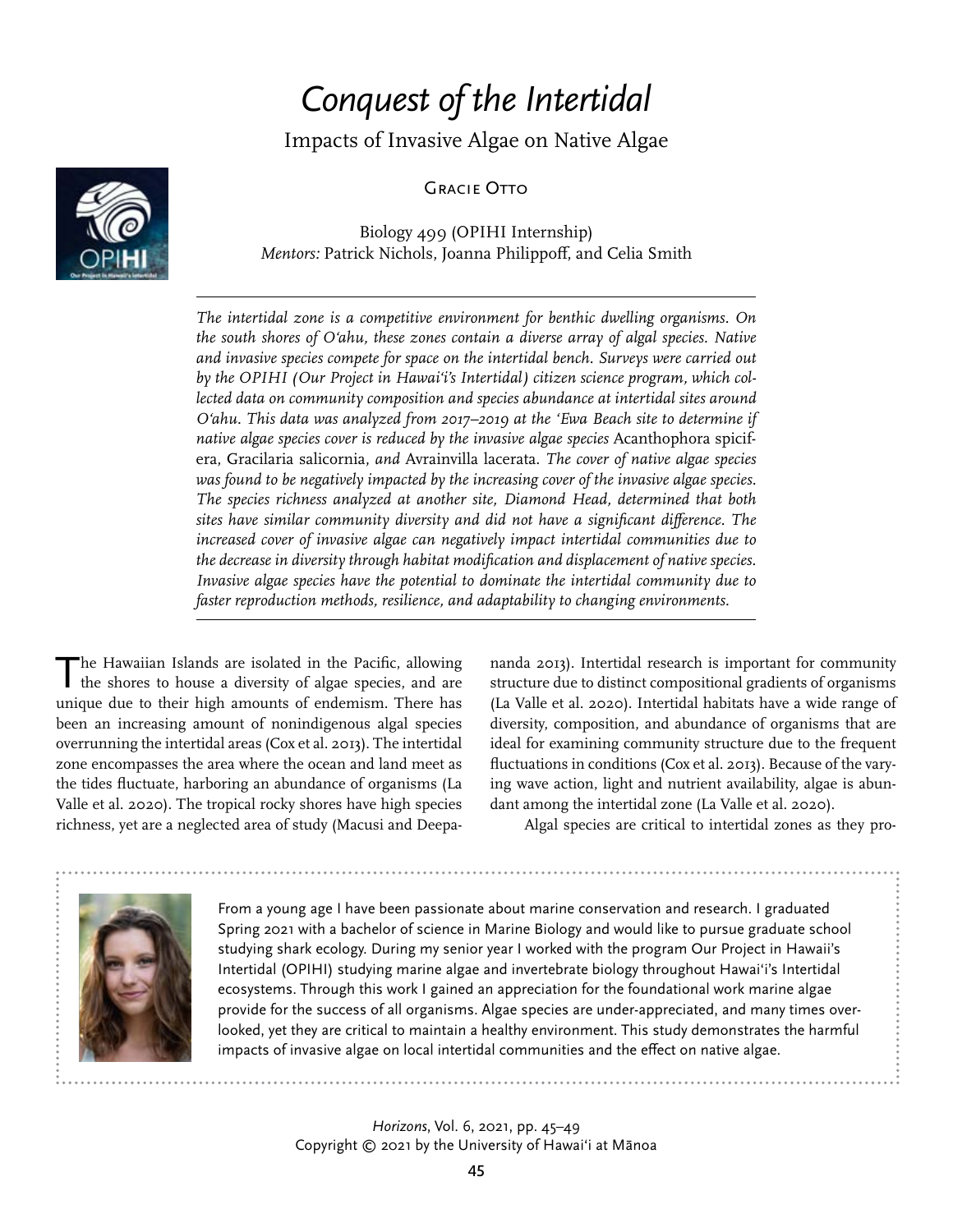vide food for grazers and structure for the ecosystem (Smith et al. 2002). Although Hawaiʻi contains numerous endemic algae species, there has been a rise of nonindigenous algal species (Smith et al. 2002, 2004). The three most common alien algal species observed on the island of Oʻahu are *Acanthophora spicifera* (prickly seaweed)*, Avrainvillea lacerata* (leather mudweed)*,* and *Gracilaria salicornia* (gorilla ogo) (Smith et al. 2002) (Figure 1). As a result of experimental aquaculture, two red algae genera were intentionally introduced and are now considered a nuisance species (Smith et al. 2004). These genera have the ability to propagate and establish rapidly and were used for experimentation in Kāneʻohe Bay for the carrageenan and agar industries (Smith et al. 2004; Conklin and Smith 2005). Other nonindigenous species have been introduced into local ecosystems since the 1950s, and their source is widely unknown, but most likely suspected to originate from ship transport (Smith et al. 2002, 2004). The nonindigenous species often overrun native species (Smith et al. 2004), can pose a large threat to coral-dominated habitats and have the potential to damage nearshore ecosystem structure through reduction in biodiversity (Smith et al. 2002).

The most common nonindigenous algae species have been inhabiting Hawaiian coastal reefs for decades, some as early as the 1950s, demonstrating resilience and ability to thrive in foreign environments (Smith et al. 2002, 2004). These species have been found in different distributions and abundances throughout the Hawaiian Islands, and still remain a problem in intertidal environments today. Many of the nonindigenous species have the ability to reproduce asexually through vegetative propagation, assisting in their dispersal throughout Oʻahu (Smith et al. 2002). *Acanthophora spicifera* is a red algae species that was introduced to Pearl Harbor in 1952 (Smith et al. 2002). This species has spread throughout the island and is most common in intertidal areas (Smith et al. 2002). *Avrainvillea lacerata* is a green alga that was found at Koko Head after 1981 (Smith et al. 2002). This algae species co-occurs with an endemic Hawaiian sea grass and is threatening to become a conservation problem (Smith et al. 2002). *Gracilaria salicornia,* is a red alga with unique dispersal patterns, demonstrating the ability to dominate local areas, but has not yet been observed

to spread over long distances (Smith et al. 2002). A*vrainvillea lacerata, Gracilaria salicornia,* and *Acanthophora spicifera* can reproduce through fragmentation allowing them to travel far and settle in many areas. This life history strategy contributes to the difficulties in eradicating harmful blooms.

The tropical rocky intertidal on the south shore of Oʻahu houses a diversity of algal and invertebrate species (Cox et al. 2013). These intertidal zones have not been thoroughly studied, yet the work of Our Project in Hawaiʻi's Intertidal (OPIHI) has involved citizen scientists in collecting community structure and composition data. Involving the local community in ecological research has raised awareness about their surrounding flora and fauna (La Valle et al. 2020). The OPIHI participants include school students (grades 6–12), teachers, and community members that are assisted by undergraduate and graduate students at the University of Hawaiʻi. The work of the citizen scientists is valuable towards intertidal research as it can be time intensive and enables hands-on work for community members (La Valle et al. 2020).

Our research goal is to investigate the abundance of the three main invasive algae species at two sites on the island of Oʻahu ('Ewa Beach and Diamond Head) and compare it to the native species abundance. It was hypothesized that the higher the invasive algae species abundance, the lower the native algae species cover. An analysis of data dating from the 2017 to 2019 OPIHI studies demonstrated habitat shifts of species diversity across the three locations. Due to the fragility of intertidal ecosystems and Hawaiʻi's high endemism rates, it is important to investigate the impacts of nonindigenous algae. Comparing the relative diversity seen at the sampling sites, 'Ewa Beach and Diamond Head, could provide further information on the consistency of algae cover by season, year, or decade.

### **Materials and Methods**

# SITE DESCRIPTION

Rocky intertidal sites, on the island of Oʻahu, Hawaiʻi ('Ewa Beach and Diamond Head) were surveyed by the citizen science program OPIHI. This survey data was collected from



Figure 1. (a) *Acanthophora spicifera* (prickly seaweed) (b) *Avrainvillea lacerata* (leather mudweed) (c) *Gracilaria salicornia* (gorilla ogo)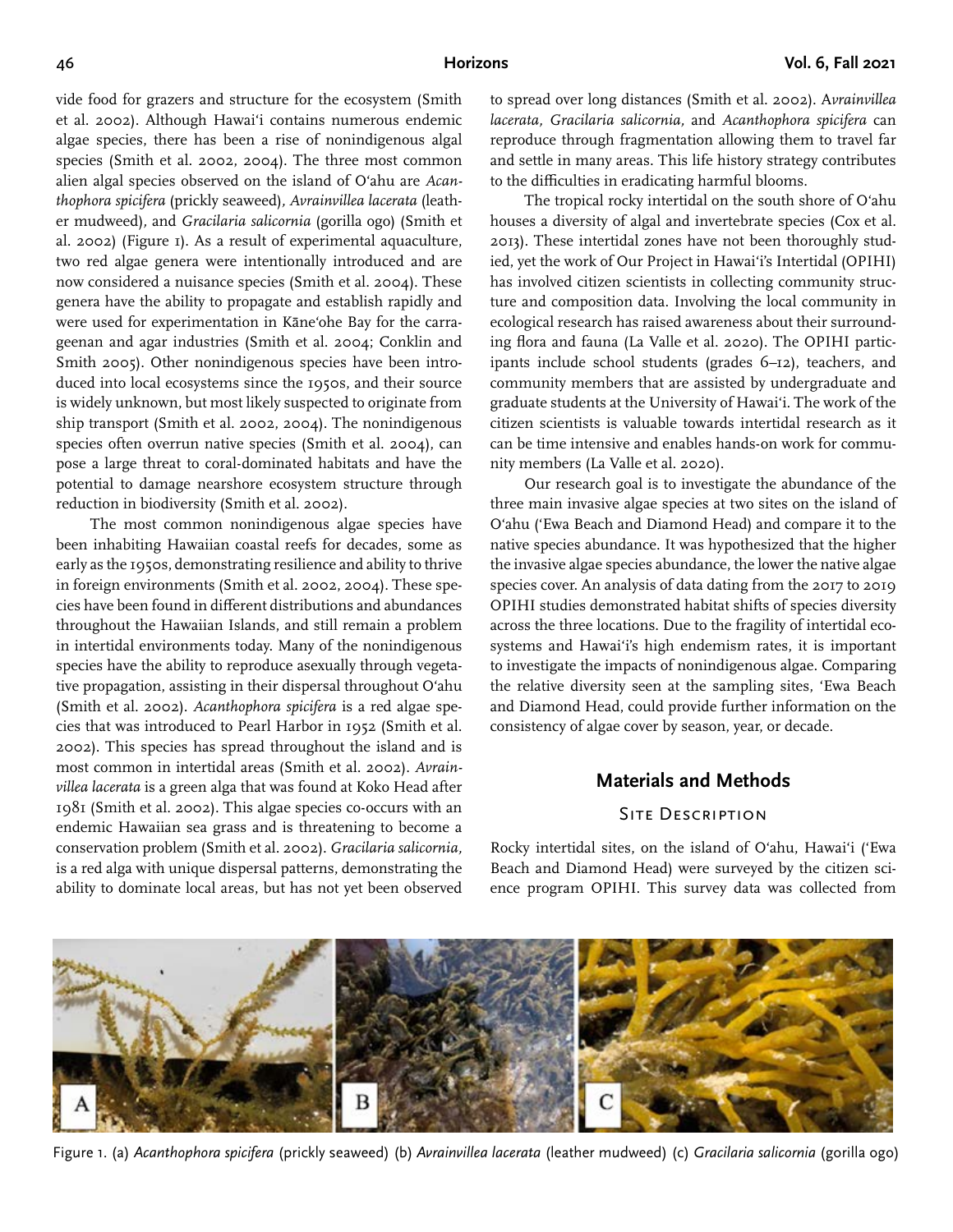

Figure 2. Survey locations on the island of Oʻahu 'Ewa Beach (21°18'51.80'N 158°00'14.57"W) and Diamond Head (21°15'19.57"N 157°48'38.60"W)

2017 until 2019. The sites are rocky intertidal benches 10m long and 15m wide in the littoral zone with rocky and sandy substrates. Due to tidal changes, the flora and fauna in the area varies. The community composition was identified in the collection sites by OPIHI participants. 'Ewa Beach had more consistently available data for invasive species and was therefore used for the abundance analysis.

#### Benthic Algal Surveys

Community-level compositional data was collected for each site by OPIHI participants. The abundance of benthic algal species were collected through point-transect sampling. The transects were 10m long and laid out perpendicular to the shore into the littoral zone. The transect location was not fixed in the intertidal zone at each site and were spaced 2m apart in order to adequately cover the site. To determine the substrate and organisms directly below, gridded quadrats (0.09m<sup>2</sup>) with 25 intercepts were set at intervals along each transect. Some algal species were unable to be identified without a microscope and were either identified to genus or characterized as "turf algae," "brown crust," or "cyanobacteria" using field identification guides (La Valle et al. 2020).

### Algal Abundance Analysis

The percent cover of the invasive and native algae species was calculated to compare the composition of algae cover between the study sites and throughout each year of data collections.

A Simpson's Diversity Index was calculated for each site to determine the algal abundance and diversity at that site. A t-test was run on the diversity data to determine if the sites differed in composition. A regression analysis was performed to

determine the strength of the relationship between the abundance of invasive species versus the abundance of native species at each site.

#### **Results**

The percent cover of invasive algae species affected the percent cover of the native algae species at 'Ewa Beach from 2017–2019. A linear regression demonstrated a negative relationship between invasive and native algae species cover from 2017 to 2019 (Linear Regression; n=249, df=248, R<sup>2</sup>=0.6161, F=398.067, p<0.001, Figure 3). The data accumulated from 2017 and 2021 demonstrates a higher average invasive species cover. The increase in invasive algae species significantly affected the native algae species at 'Ewa Beach in 2021 (Linear Regression; n=36, df=35, R<sup>2</sup>=0.9996, F=86714.73, p<0.001, Figure 4).

The average Simpson's Diversity index indicated that there was high species diversity throughout 2017–2019, how-



Figure 3. Linear Regression of percent cover invasive algae species and percent cover native algae species cover at 'Ewa Beach from 2017 to 2019.



Figure 4. Linear Regression of percent cover invasive algae species and percent cover native algae species cover at 'Ewa Beach in 2021.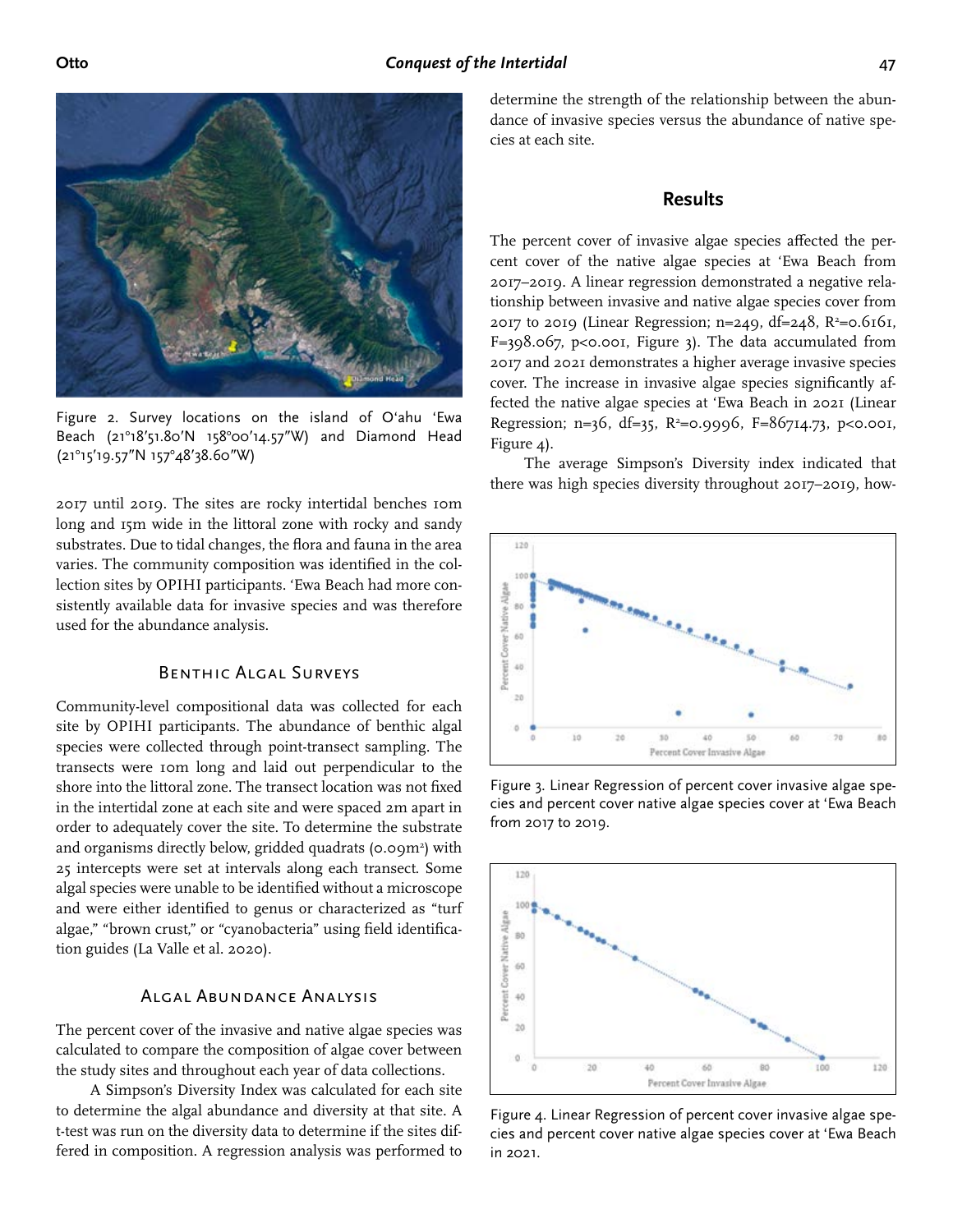ever no significant differences in diversity between sites were detected. Diamond Head species diversity was consistent with 'Ewa Beach, except in 2016 where 'Ewa Beach experienced a lower index of 0.717 compared to Diamond Head 0.828 (Figure 5). The t-test indicated no significant difference among the diversity of algal species at both Diamond Head and 'Ewa Beach from 2016–2019 (Figure 6).

#### **Discussion**

The community structure and composition vary each year throughout the 'Ewa Beach location. The abundance of each algal species differed each year, yet the same species are seen throughout the analysis timeline. The regression analysis reveals that there is an effect on the cover of the native algae species due to the three invasive algae species. From OPIHI surveys conducted from 2017–2019 the native algae species experienced a decline when there was an increase in the invasive algae species cover (Figure 3). The most recent data collected in the spring of 2021 showed the 'Ewa Beach site was dominated by *Avrainvillea lacerata.* This species is commonly



Figure 5. Average Simpson's Diversity Index from 2016–2019 at 'Ewa Beach and Diamond Head.



Figure 6. Compiled Simpson's Diversity Index from 2016–2019 at Ewa Beach and Diamond Head. (Student's T-test; n=4, df=6, t<sub>stat</sub>=0.309, p=0.768)

observed in deeper waters and has expanded cover near the shoreline (Foster et al. 2019). The 2021 dataset had the highest amount of invasive species cover compared to the previous years sampled. The negative relationship from 2017–2019 and 2021 suggests that as the percent cover of the invasive algae species increases, the percent cover of the native algae species decreases. There were high amounts of native brown algae cover at the Diamond Head site with a mass covering of *Turbinaria ornata* and *Sargassum sp.* From 2016–2019 Diamond Head and 'Ewa Beach had similar species diversity indices, yet presence of the three invasive algae species was higher at 'Ewa Beach. The native algal species presence is beneficial for each intertidal site because it indicates ecosystem structure and the ability for diverse algal settlement. When invasive algae propagate and settle, substrata are taken up, disrupting the structure and preventing native algae from settling (Smith et al. 2002; La Valle et al. 2020).

Limitations in the experimental design include the amount of data available for each site per year. The 2020 datasets were not present due to the COVID-19 pandemic hindering participants from collecting data. The intertidal zone is impacted by tidal changes and wave actions, therefore replicating the transect and quadrat location can be difficult. The low percent cover seen in the 2018 dataset at 'Ewa Beach could be attributed to local community cleanups or an increase in invertebrate abundance. Patterns of low macroalgae cover have been observed in intertidal areas where there is an increase in benthic invertebrate grazers (Underwood and Jernakoff 2006).

Variations among each site could be influenced by biological processes and physical factors (La valle et al. 2020). Wave exposure, ocean transport, and substrate availability can have an effect on the settlement and composition of the algal species (Cox et al. 2013). The increasing abundance of the invasive algae species at intertidal communities has been attributed to low grazing and an increase in anthropogenic nutrients in the surrounding water (Smith et al. 2002). Other factors that can increase invasive species abundance are the differences in substrate availability that can affect the growth and survival of algae species assemblages (Cox et al. 2013). The nonindigenous algae success can be attributed to rapid growth rates and high nutrient concentrations (Smith et al. 2002).

Intertidal community structure is impacted by species distribution and abiotic factors (La Valle et al. 2020; Mcquaid and Branch 1984). Anthropogenic factors such as the introduction of foreign species and threat of climate change are independent causes of ecosystem damage (Stachowicz et al. 2002). When these two factors are combined, the pressure can overwhelm the structure of the ecosystem. As global temperatures increase, ecosystems are experiencing phase shifts. The shift in abundance of indigenous and nonindigenous algae can have a cascading effect on the trophic levels of the intertidal ecosystem (Smith et al. 2002). Thermal stress can have varying effects on native and non-native species (Cox et al. 2017).